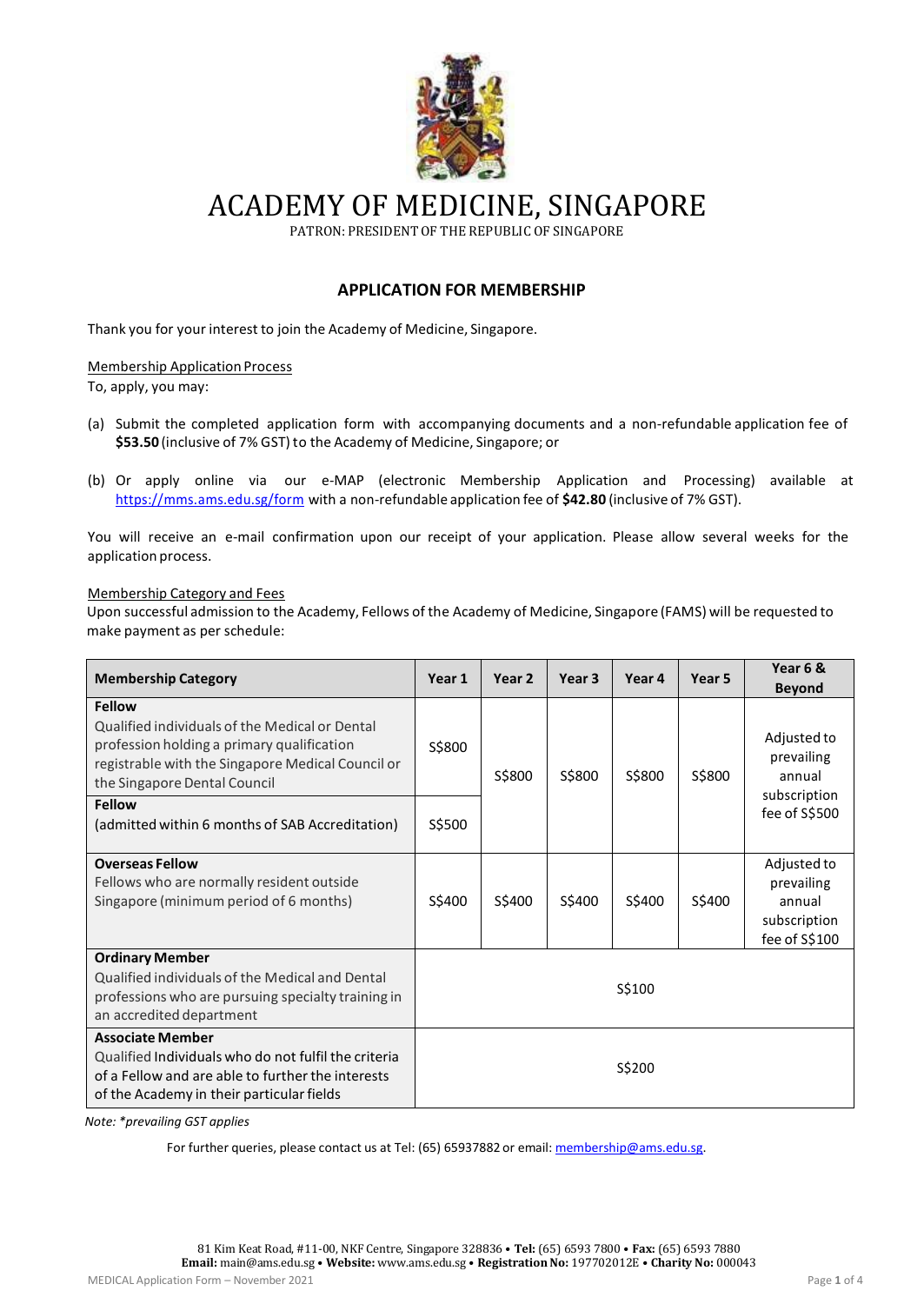#### **APPLICATION FORM FOR FELLOWSHIP**

Please choose the appropriate category of membership: □Fellow (Local) □Fellow (Overseas) □Ordinary □ Associate

Please indicate the specialty (specialties) you are registered with the Singapore Medical Council: 1. \_ 2. \_ (Dual Accreditation, if applicable)

Please indicate the College/Chapter of your specialty (specialties): College: College: College: Chapter:

Please tick here if you do not wish for your photo to be listed in the Find a FAMS specialist directory.

| A: PERSONAL DETAILS                                     |                                         |             |                                                                                        |  |                                                           |         |                                                                                                                                                                                                                                  |  |
|---------------------------------------------------------|-----------------------------------------|-------------|----------------------------------------------------------------------------------------|--|-----------------------------------------------------------|---------|----------------------------------------------------------------------------------------------------------------------------------------------------------------------------------------------------------------------------------|--|
| Surname:                                                |                                         | Given Name: |                                                                                        |  | Salutation:<br>Prof/Assoc Prof/Dr<br>Mr/Ms/Mdm/Others:_ _ |         |                                                                                                                                                                                                                                  |  |
| NRIC/Passport No:<br>(last 4 digits)                    |                                         | FIN No:     |                                                                                        |  | MCR No:                                                   |         |                                                                                                                                                                                                                                  |  |
| Date of Birth:                                          |                                         |             | Nationality:                                                                           |  |                                                           |         |                                                                                                                                                                                                                                  |  |
| Gender:<br>Male<br>Female<br>$\Box$<br>□                |                                         |             | Ethnic<br>$\square$ Chinese $\square$<br>Malay<br>Indian<br>$\Box$<br>$\Box$<br>Group: |  |                                                           |         |                                                                                                                                                                                                                                  |  |
| Home Address:<br>Office/Practice Address:               |                                         |             |                                                                                        |  |                                                           |         |                                                                                                                                                                                                                                  |  |
| Postal Code:                                            |                                         |             | Postal Code:                                                                           |  |                                                           |         |                                                                                                                                                                                                                                  |  |
| Preferred mailing address (tick one):<br>$\Box$<br>Home |                                         |             | Office<br>$\Box$                                                                       |  |                                                           |         |                                                                                                                                                                                                                                  |  |
| Tel:<br>(Home)                                          |                                         | (Office)    |                                                                                        |  | (Mobile)                                                  |         | (Fax)                                                                                                                                                                                                                            |  |
|                                                         | Email address: (compulsory information) |             |                                                                                        |  |                                                           |         |                                                                                                                                                                                                                                  |  |
| <b>B:</b>                                               |                                         |             |                                                                                        |  |                                                           |         | QUALIFICATIONS / POSTGRADUATE STUDIES (Applicant must be registered with Singapore Medical Council)<br>Please attach Certified True Copies of your certificates if they are not listed on the Singapore Medical Council website. |  |
| <b>Type</b><br>(Basic/Post<br>-graduate)                | Qualification<br>Year                   |             | Conferring Institute                                                                   |  |                                                           | Country |                                                                                                                                                                                                                                  |  |
|                                                         |                                         |             |                                                                                        |  |                                                           |         |                                                                                                                                                                                                                                  |  |
|                                                         |                                         |             |                                                                                        |  |                                                           |         |                                                                                                                                                                                                                                  |  |
|                                                         |                                         |             |                                                                                        |  |                                                           |         |                                                                                                                                                                                                                                  |  |
|                                                         |                                         |             |                                                                                        |  |                                                           |         |                                                                                                                                                                                                                                  |  |
|                                                         |                                         |             |                                                                                        |  |                                                           |         |                                                                                                                                                                                                                                  |  |

Photo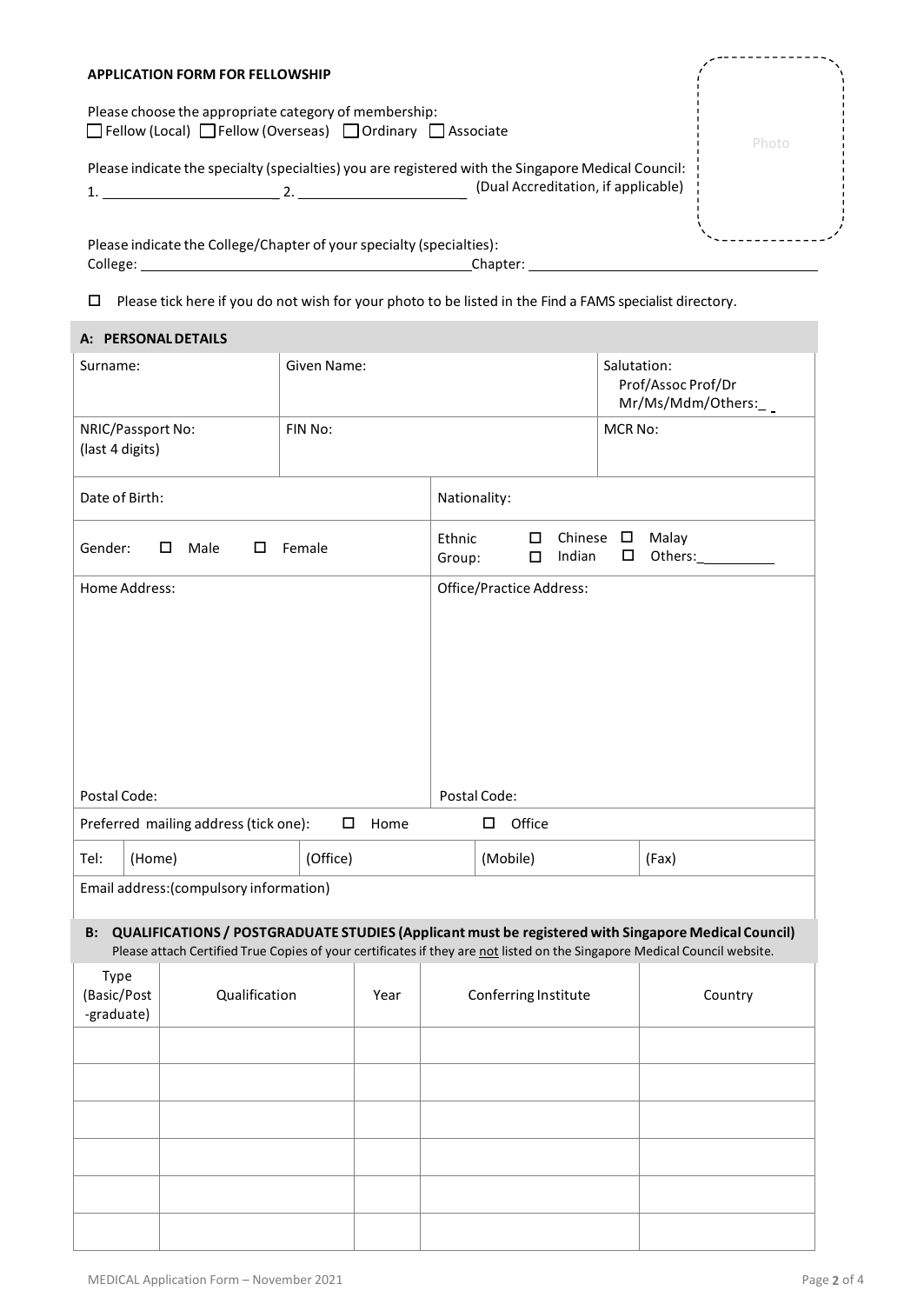| C:<br><b>EMPLOYMENT HISTORY</b><br>Please begin with your most current or last held appointment.                                                                                            |             |                                                                                           |  |                                                                                                                                                                                                                                |           |    |
|---------------------------------------------------------------------------------------------------------------------------------------------------------------------------------------------|-------------|-------------------------------------------------------------------------------------------|--|--------------------------------------------------------------------------------------------------------------------------------------------------------------------------------------------------------------------------------|-----------|----|
| Department                                                                                                                                                                                  | Institution |                                                                                           |  | Appointment                                                                                                                                                                                                                    | From      | To |
|                                                                                                                                                                                             |             |                                                                                           |  |                                                                                                                                                                                                                                |           |    |
|                                                                                                                                                                                             |             |                                                                                           |  |                                                                                                                                                                                                                                |           |    |
|                                                                                                                                                                                             |             |                                                                                           |  |                                                                                                                                                                                                                                |           |    |
|                                                                                                                                                                                             |             |                                                                                           |  |                                                                                                                                                                                                                                |           |    |
|                                                                                                                                                                                             |             |                                                                                           |  |                                                                                                                                                                                                                                |           |    |
|                                                                                                                                                                                             |             |                                                                                           |  |                                                                                                                                                                                                                                |           |    |
| D:                                                                                                                                                                                          |             | APPOINTMENTS IN OTHER PROFESSIONAL ORGANISATIONS                                          |  |                                                                                                                                                                                                                                |           |    |
| Organisation                                                                                                                                                                                |             | Appointment                                                                               |  | Membership Type                                                                                                                                                                                                                | From      | To |
|                                                                                                                                                                                             |             |                                                                                           |  |                                                                                                                                                                                                                                |           |    |
|                                                                                                                                                                                             |             |                                                                                           |  |                                                                                                                                                                                                                                |           |    |
|                                                                                                                                                                                             |             |                                                                                           |  |                                                                                                                                                                                                                                |           |    |
|                                                                                                                                                                                             |             |                                                                                           |  |                                                                                                                                                                                                                                |           |    |
| E:                                                                                                                                                                                          |             |                                                                                           |  | REFEREES *Not a direct family member of the applicant and must be a current paid member.<br>List three referees, two of whom shall be Fellows of the Academy of Medicine, Singapore of 5 years' standing                       |           |    |
|                                                                                                                                                                                             |             | and in the same specialty within the same Chapter/College.<br>Referee 1 (specialty within |  | Referee 2 (specialty within                                                                                                                                                                                                    |           |    |
|                                                                                                                                                                                             |             | the same Chapter/College                                                                  |  | the same Chapter/College                                                                                                                                                                                                       | Referee 3 |    |
|                                                                                                                                                                                             |             | with 5 years standing)                                                                    |  | with 5 years standing)                                                                                                                                                                                                         |           |    |
| Name                                                                                                                                                                                        |             |                                                                                           |  |                                                                                                                                                                                                                                |           |    |
|                                                                                                                                                                                             |             |                                                                                           |  |                                                                                                                                                                                                                                |           |    |
| <b>Practice Place</b>                                                                                                                                                                       |             |                                                                                           |  |                                                                                                                                                                                                                                |           |    |
|                                                                                                                                                                                             |             |                                                                                           |  |                                                                                                                                                                                                                                |           |    |
| <b>Email Address</b>                                                                                                                                                                        |             |                                                                                           |  |                                                                                                                                                                                                                                |           |    |
| F:                                                                                                                                                                                          |             | WHY DO YOU WANT TO BE A MEMBER OF THE ACADEMY?                                            |  |                                                                                                                                                                                                                                |           |    |
| 1. How did you hear about AMS?                                                                                                                                                              |             |                                                                                           |  |                                                                                                                                                                                                                                |           |    |
| AMS website                                                                                                                                                                                 |             | <b>JCST</b>                                                                               |  |                                                                                                                                                                                                                                |           |    |
| <b>Fellow FAMS</b><br>College/Chapter                                                                                                                                                       |             |                                                                                           |  |                                                                                                                                                                                                                                |           |    |
| All of the above                                                                                                                                                                            |             |                                                                                           |  | Others, please indicate: The contract of the contract of the contract of the contract of the contract of the contract of the contract of the contract of the contract of the contract of the contract of the contract of the c |           |    |
|                                                                                                                                                                                             |             |                                                                                           |  | 2. Please give us a short narrative as to why you want to become a Fellow of the Academy.                                                                                                                                      |           |    |
|                                                                                                                                                                                             |             |                                                                                           |  |                                                                                                                                                                                                                                |           |    |
| <b>DECLARATION</b><br>G:                                                                                                                                                                    |             |                                                                                           |  |                                                                                                                                                                                                                                |           |    |
| I declare that all information and supporting documents submitted in support of this application are accurate.                                                                              |             |                                                                                           |  |                                                                                                                                                                                                                                |           |    |
|                                                                                                                                                                                             |             |                                                                                           |  |                                                                                                                                                                                                                                |           |    |
| Important: The Academy of Medicine, Singapore reserves the right to verify the information submitted on your<br>application form with the academic bodies or the employer(s) listed by you. |             |                                                                                           |  |                                                                                                                                                                                                                                |           |    |